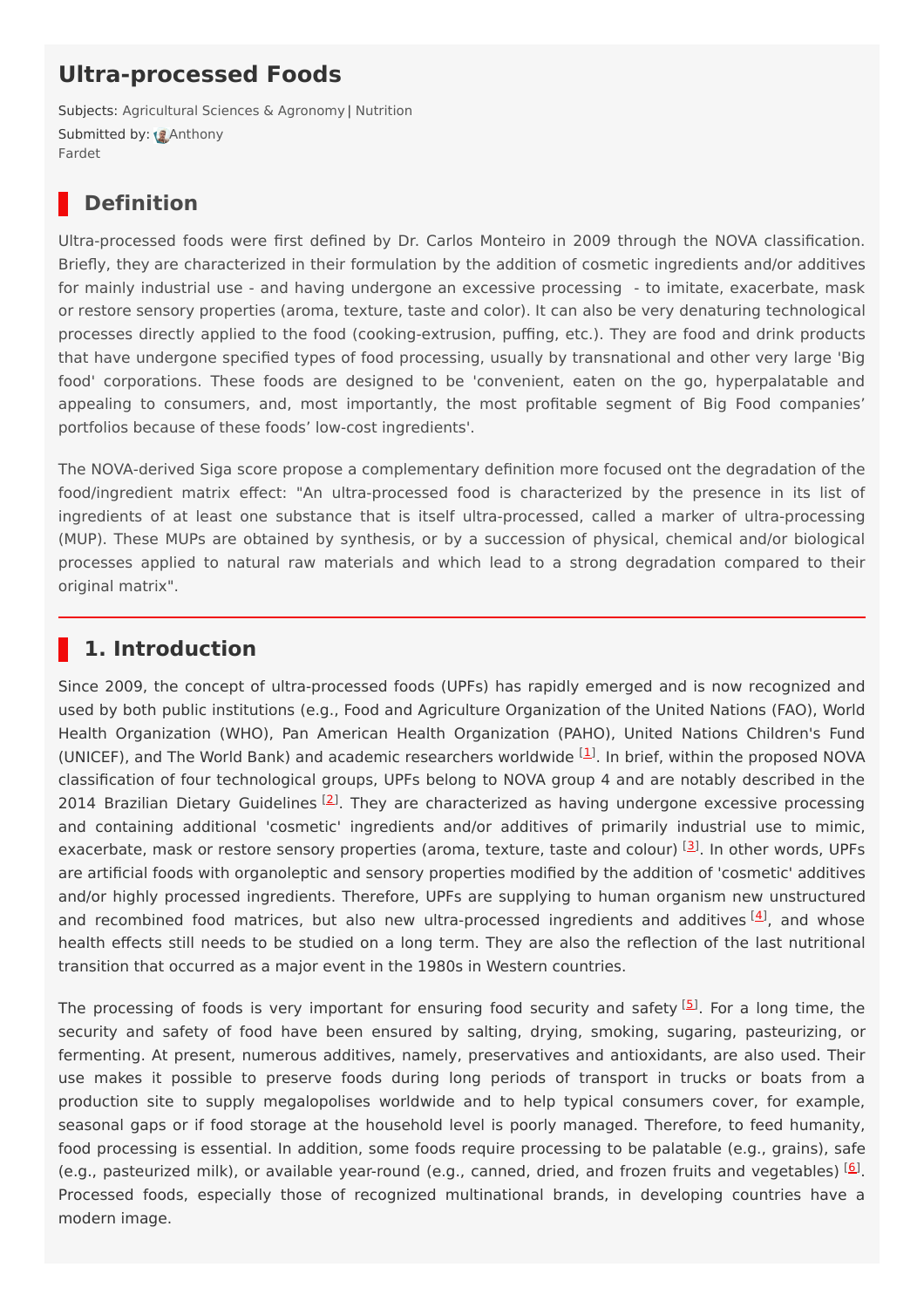Importantly, improvements have been made in addressing food toxicity, notably in developed and emerging countries. However, food nutritional security has deteriorated, as seen from the triple burden of malnutrition that affects all countries worldwide, i.e., under- and over-nutrition and nutritional deficiencies<sup>[Z]</sup>. In particular, over-nutrition has led to explosions in the prevalence of chronic diseases. In 2016, the World Health Organization (WHO) estimated that approximately 650 million adults were obese<sup>[\[8](#page-5-7)]</sup>. According to the same estimates, the rate of type 2 diabetes, currently at 9%, is projected to rise by three percentage points over the next 25 years<sup>[[9](#page-5-8)]</sup>. Additionally, excess body weight affects over two billion people worldwide<sup>[\[10](#page-5-9)]</sup>. Chronic diseases have progressively replaced infectious diseases.

UPFs are made from many recombined ingredients and/or additives, and we suggested that the link between UPF and food system sustainability is first driven by the massive production of these compounds. This question is addressed by identifying the ingredients/additives characteristic of ultra-processing within the list of UPF ingredients used in these products. Based on the UPF definition by NOVA, Figure 1 schematically represents the way in which a UPF is generally constructed, i.e., through the cracking of raw foods into isolated ingredients that are then recombined in artificial matrices with the addition of industrial 'cosmetic' additives that are not commonly used in the kitchen [\[1](#page-5-0)][\[11](#page-5-10)]. Depending on food products, e.g., ready-to-eat dishes, UPFs may also contain more or less real foods. The processes used to create these markers of ultra-processing include refining, extraction, purification, hydrolysis, and/or chemical modification. Such ingredients include processed carbohydrates such as sugar syrups, maltodextrins, dextrose, malt extracts and polyols, mainly extracted from maize, and wheat, rice, and potato; processed lipids such as refined and/or hydrogenated and inter-esterified oils; and processed proteins such as isolates from soy, milk, pea, egg, and meat, derived hydrolysates, and gluten. In addition to these ingredients, UPFs also contain "cosmetic" additives extracted directly from natural ingredients or chemically synthesized; there are more than 316 authorized at the European level and more than 2500 at the world level, as evaluated by the Joint FAO/WHO Expert Committee on Food Additives (JECFA).



**Figure 1.** Schematic representation of UPFs through fractionation of original raw foods and ingredient recombination with 'cosmetic' additives. Figure was originally supplied by the Siga Society©.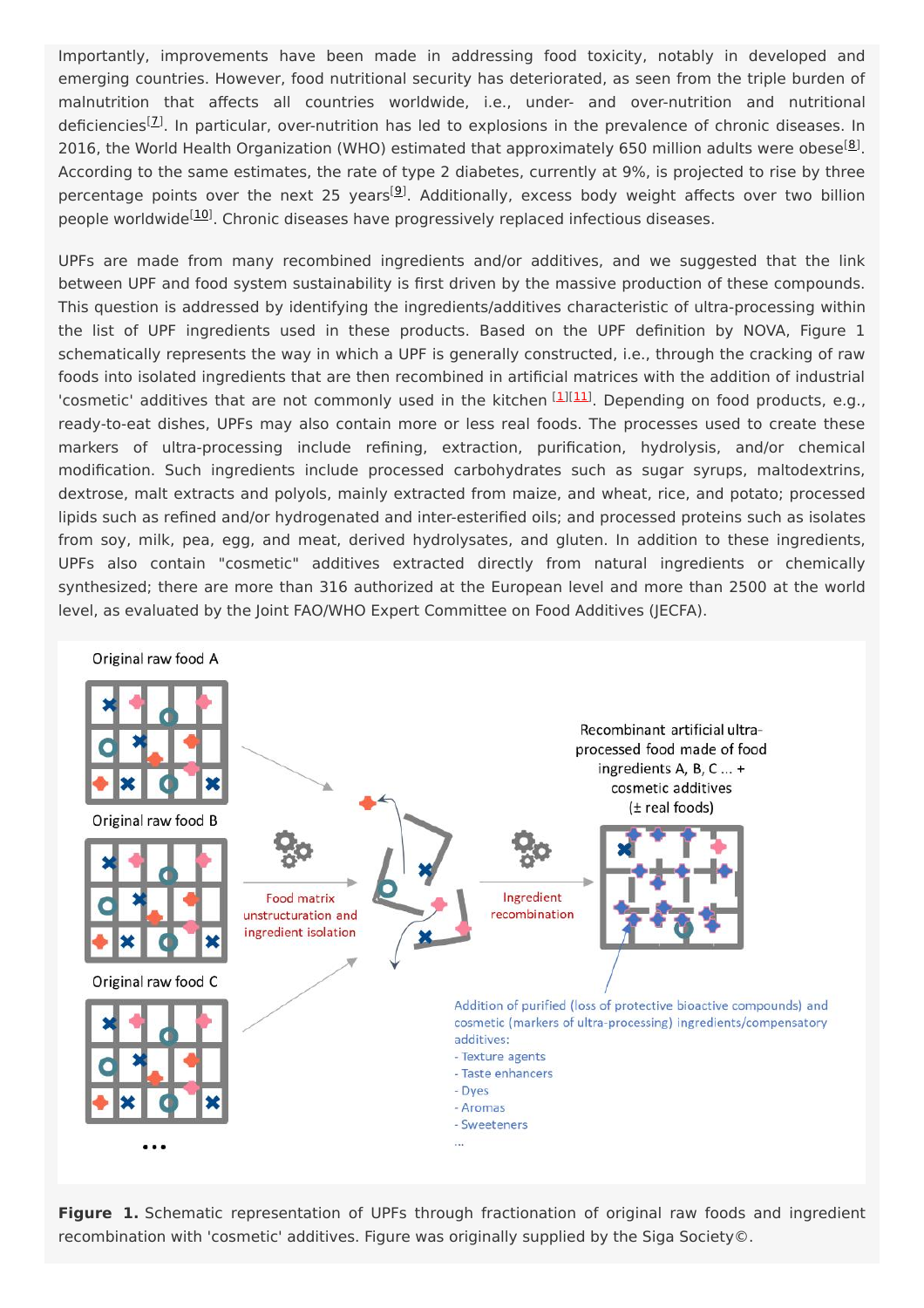### **2. Ultra-Processed Foods, and Cultural and Socio-Economic Dimensions**

Beyond supplying nutrients and pleasure, diets are influenced not only by social/cultural traditions [\[12](#page-5-11)] (e.g., rice in Asia, cheeses in France) but also by religious traditions (e.g., vegetarianism in Hinduism) and socio-economic dimensions, including fair trade, the preservation of small farmers, and healthy food affordability <sup>[[13](#page-5-12)]</sup>. Therefore, in this section, we addressed the links between massive production and consumption of UPFs, and culinary traditions, social life, and small farmers (Figure 2).



**Figure 2.** The potential impacts of ultra-processed foods (UPFs) on the six dimensions of food system sustainability

### **2.1. Ultra-Processed Foods and Culinary Traditions**

Regarding social and culinary traditions, the Brazilian Dietary Guidelines warn about the loss of culinary habits in the confrontation of the country with industrialized and standardized products disseminated by means of intensive and aggressive advertising campaigns, leading consumers, particularly younger consumers, to consider genuine food cultures to be uninteresting  $[2]$  $[2]$ .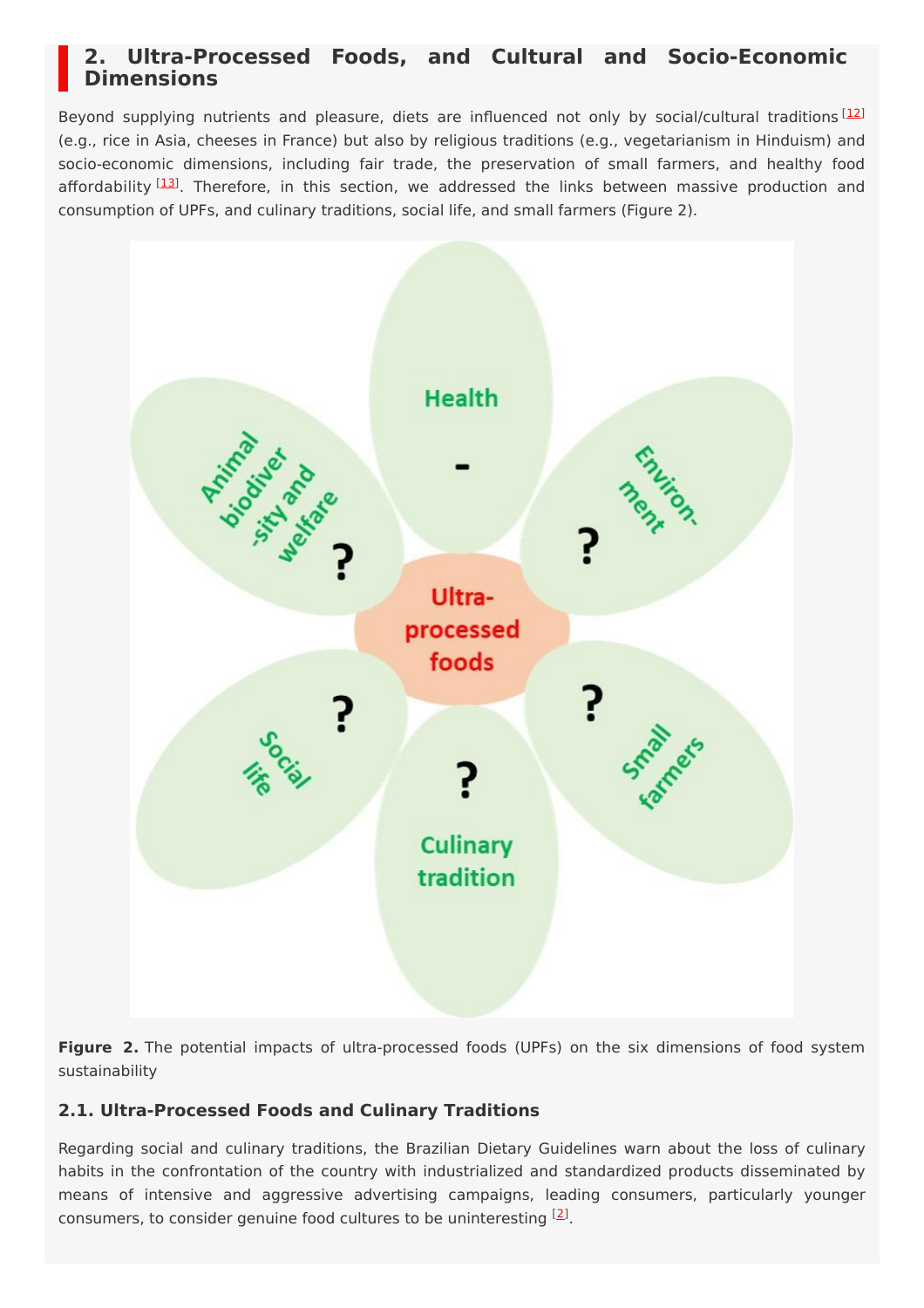If food standardization obviously allows strict and efficient toxicological and hygienic control, conversely, it is also a basis for ultra-processed and unhealthy foods. Indeed, the food safety paradigm has somewhat replaced food diversity and substitutes for healthier foods, as demonstrated in Western and emerging countries where consumers no longer die from food toxins but from chronic diseases and suffer from deficiencies because the empty calories from UPFs do not supply enough protective micronutrients (i.e., hidden hunger)<sup>[<u>14][\[15](#page-5-14)]</u></sup>

Food standardization is also accompanied by standardized tastes worldwide [\[16](#page-5-15)][\[17](#page-5-16)]. Consequently, vacationers and travellers may prefer to buy UPFs abroad with no risk of disliking the product rather than testing a local dish with the risk of not liking it. The same is true for children, who are accustomed at a very young age to a standardized taste and who, upon reaching adulthood, reject real foods with subtler tastes. One can also observe that in numerous emerging and developing countries where the standard of living increases, this translates into the decline of traditional foods, i.e., there is a shift towards a certain homogenization of the way of eating, i.e., towards more animal and UPF calories, which are often considered outward signs of wealth <sup>[\[18\]](#page-5-15)</sup>.

However, if UPFs are very standardized foods marketed worldwide, there is also a tendency towards diet diversification due to world exchange [108]. At present, it is clear that several countries have access to a much higher food diversity than was available several hundred years ago, but this diversification has more to do with real or gastronomic foods than with UPFs. Moreover, the hyper-palatability of the latter increases the frequency of their consumption, to the detriment of traditional foods, resulting in a real addiction, as observed in obese children in Brazil <a>[\[19](#page-5-17)]</a>.

#### **2.2. Ultra-Processed Foods and Socioeconomics**

Regarding social life, the Brazilian Dietary Guidelines <a>[[2](#page-5-1)]</a> note that ready-to-consume UPFs, which can be consumed anytime and anywhere, "makes meals and sharing of food at table unnecessary", leads to the isolation of the consumer even if these foods "are disguised by advertisements suggesting that such products promote social interaction, which they do not".

Data reported in France and the USA showed that the highest UPF consumers had lower income and educational levels. Since higher UPF consumption is associated with a higher prevalence of obesity <sup>[\[20](#page-6-0)]</sup>, this may be related to the well-known fact that lower-income populations in high-income countries often have higher rates of obesity and diabetes than do high-income populations in high-income countries  $^{[21]}$  $^{[21]}$  $^{[21]}$ .

Low-price, ready-to-eat, and highly attractive UPFs may also lead to a partial or complete substitution of local and traditional foods, especially in emerging and developing countries.

For example, in Africa, it has been observed that the import of chicken wings destroys local companies  $^{[22]}$  $^{[22]}$  $^{[22]}$ . Indeed, the processing of slaughtering by-products into animal feed is prohibited for European poultry companies, and as a result, these countries export them cheaply to developing countries. This is only one example among others, e.g., excess milk in Europe is dried, defatted and exported to Africa, where it is cheaper than local milk.

As reported by Johnston et al.<sup>[[13\]](#page-5-12)</sup>, the reason lies in the fact that "current government subsidies to farmers in the United States and parts of Europe enable developed countries to produce large quantities of cheap staple and ultra-processed foods at 40–60% below the cost of local production of similar goods in developing countries <sup>[\[23](#page-6-3)]</sup>. In turn, these less healthy foods as massive imports are considerably less expensive than the locally produced foods, distorting local markets and depressing demand for the more expensive, locally produced, and often times healthier food options  $^{[24]}$  $^{[24]}$  $^{[24]}$ ".

Therefore, the adoption of imported UPFs from developed countries may directly threaten small farmers in developing countries, who are then obliged 'to put the key under the door' and to feed the slums.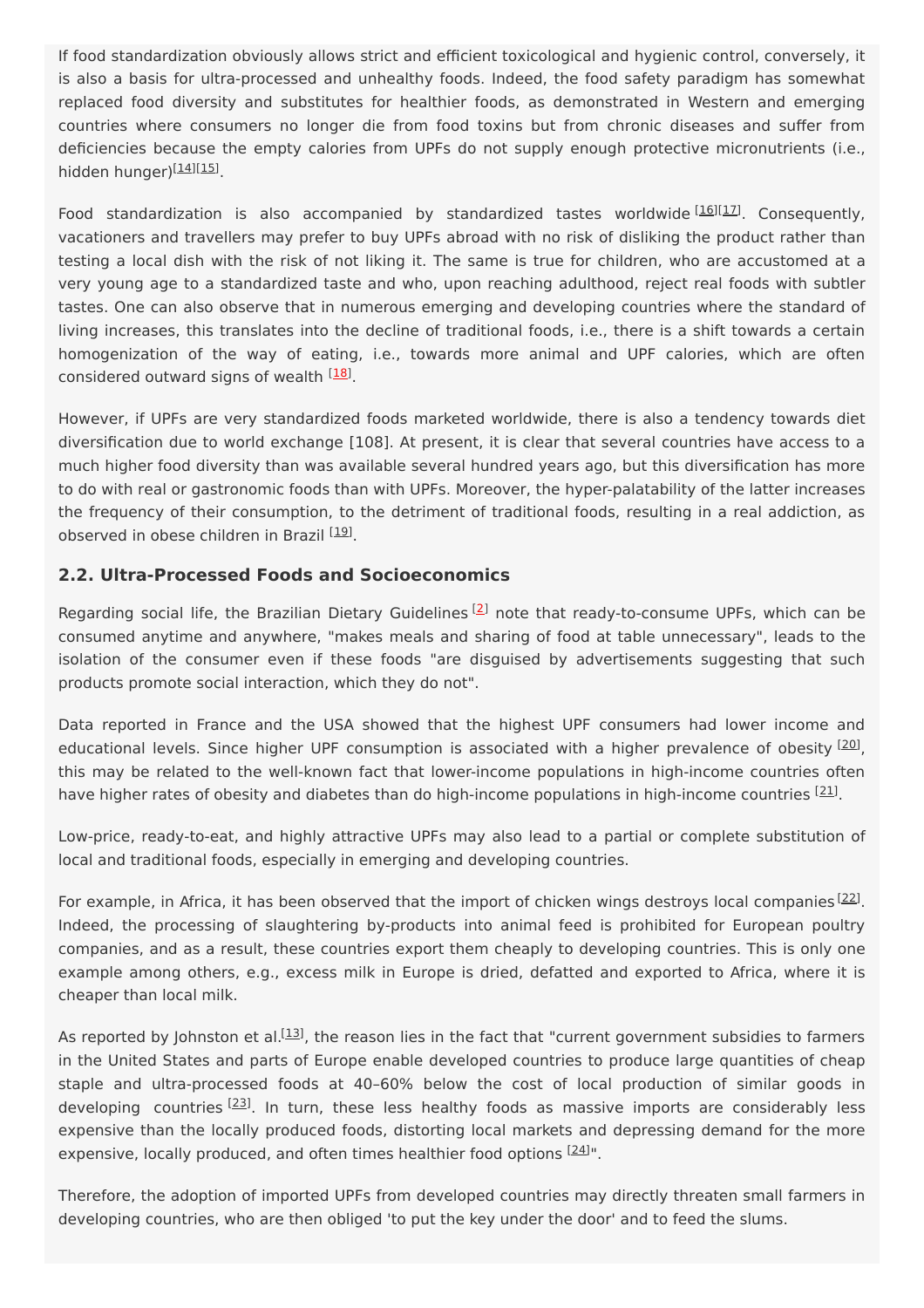#### **2.3. Conclusions**

Overall, UPFs do not appear associated with a high level of social life, being consumed in isolated situations, e.g., in front of screens or on the move. On the contrary, real meals mostly made of real foods are associated with moments of festivity and family sharing. Due to their very low cost, some of them may also threaten small farmers and producers in many countries worldwide, especially in developing countries where local foods may be more expensive. In our developed societies, UPFs are generally more consumed by the poorest and less educated people, contrary to emerging and developing countries where they may appear as outward signs of wealth. Finally, through the high level of standardization, and their lower cost, many of them are progressively replacing some culinary traditions worldwide, especially among the youngest, such traditions appearing less attractive, with more subtle, risky, and demanding tastes.

### **3. Ultra-Processing, Environment, Biodiversity and Animal Welfare**

UPFs appear associated with a poor level of biodiversity, notably due to the few plant and animal varieties that supplied the ingredients used for their production and processing. Moreover, intensive monocultures are very demanding in high input energy, and animal calories found in UPF are associated with high levels of GHGE, as well as deforestation with feed animals in intensive conditions, that are otherwise far from respecting their basic needs and wellbeing. In addition, fractionating raw foods into massive amounts of ingredients for producing UPFs all around the world appears more energy demanding than locally consuming raw or minimally processed foods. Plant-based UPFs are clearly not so energy demanding than animal-based UPFs, but they are not yet associated with a better food system sustainability, especially regarding intensive monocultures. In the following section, we intended to go beyond agricultural and environmental considerations, and to analyse and discuss the impacts of massive UPF consumption on cultural and socio-economic dimensions.

## **4. Conclusions & Perspectives**

On Figure 3, in reference to Figure 1 and based on the gathered data in scientific literature, are synthesized the potential links between excess UPF consumption and the alteration of the different dimensions of the food system sustainability.

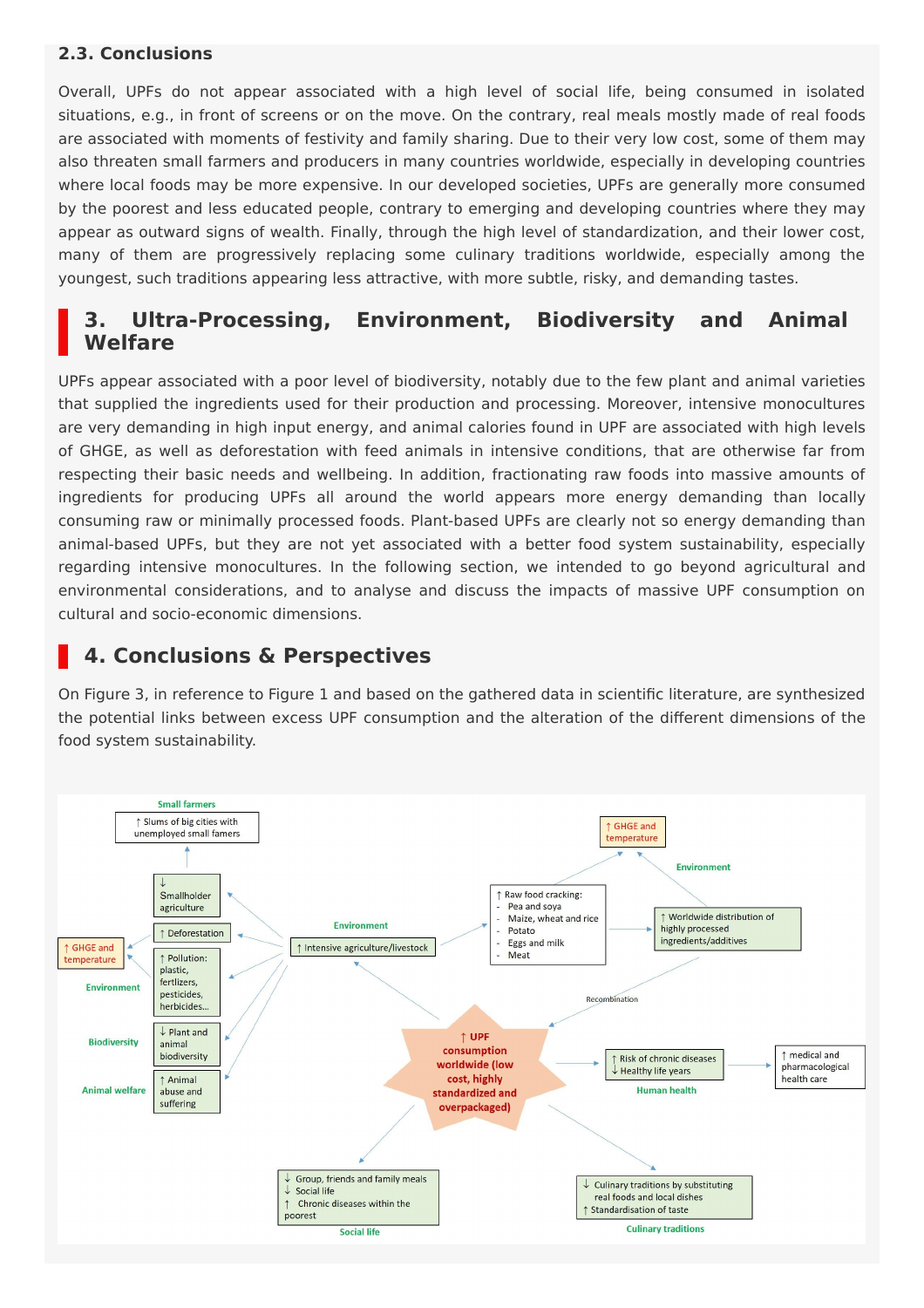**Figure 3.** A summary of the impact of increased UPF consumption on food system sustainability

Overall, by combining both the low cost at purchase and increased consumption worldwide, most of these products appear potentially associated with intensive agriculture/livestock, a loss of culinary traditions, the progressive disappearance of small farmers/peasants, increased animal suffering, a loss of biodiversity, and social inequalities.

If agriculture is considered to produce too many GHGEs, future evaluations from farm to fork should further analyse the level of contribution of UPF processing, packaging, and transport. Similarly, when analysing the associations between food groups and GHGEs, it is important to discriminate the degree of processing of each of the foods included in those groups. Meanwhile, the available data appear sufficient to extend the application of the precautionary principle (applied to human health <sup>[[25](#page-6-5)]</sup>) and to urgently implement policy regulations for agro-industrials to include nutritional and environmental criteria with regard to processed foods and policy incentives for consumers to shift from UPFs to real raw and mildly processed foods, preferably seasonal, organic and local products.

#### <span id="page-5-0"></span>**References**

- <span id="page-5-1"></span>1. FAO; Monteiro, C.A.; Cannon, G.; Lawrence, M.; Louzada, M.L.d.C.; Machado, P.P. Ultra-Processed Foods, Diet Quality, and Health using the NOVA Classification System; FAO: Rome, Italy, 2019; pp. 1–48.
- <span id="page-5-2"></span>2. Ministry of Health of Brazil. Dietary Guidelines for the Brazilian Population; Ministry of Health of Brazil, Secretariat of Health Care, Primary Health Care Department: São Paulo, Brazil, 2014; pp. 1–80.
- <span id="page-5-3"></span>3. Monteiro, C.A.; Cannon, G.; Moubarac, J.C.; Levy, R.B.; Louzada, M.L.C.; Jaime, P.C; The UN Decade of Nutrition, the NOVA food classification and the trouble with ultra-processing. Public Health Nutrition **2018**, 21, 5-17.
- <span id="page-5-4"></span>4. Fardet, A.; Rock, E.; Ultra-processed foods: A new holistic paradigm?. Trends Food Science and Technology**2019**, 93, 174-184.
- <span id="page-5-5"></span>5. Keding, G.B.; Schneider, K.; Jordan, I.; Production and processing of foods as core aspects of nutrition-sensitive agriculture and sustainable diets. Food Security **2013**, 5, 825-846.
- <span id="page-5-6"></span>6. Dwyer, J.T.; Fulgoni, V.L., III; Clemens, R.A.; Schmidt, D.B.; Freedman, M.R.; Is "processed" a four-letter word? The role of processed foods in achieving dietary guidelines and nutrient recommendations. Advances in Nutrition **2012**, 3, 536- 548.
- <span id="page-5-7"></span>7. Gomez, M.I.; Ricketts, K.D.; Food value chain transformations in developing countries: Selected hypotheses on nutritional implications. Food Policy **2013**, 42, 139-150.
- <span id="page-5-8"></span>8. WHO. Obesity and Overweight. Available online: https://www.who.int/fr/news-room/fact-sheets/detail/obesity-andoverweight (accessed on 11 May 2020)
- <span id="page-5-9"></span>9. WHO. World Report on Diabetes; WHO: Genève, Switzerland, 2016.
- <span id="page-5-10"></span>10. The Lancet Commission. The Global Syndemic of Obesity, Undernutrition and Climate Change: The Lancet Commission Report; Lancet: New York, NY, USA, 2019; pp. 1–8.
- <span id="page-5-11"></span>11. Monteiro, C.; Cannon, G.; Levy, R.; Moubarac, J.C.; Jaime, P.; Martins, A.P.; Canella, D.; Louzada, M.; Parra, D.; The star shines bright. World Nutrition **2016**, 7, 28-38.
- <span id="page-5-12"></span>12. Sobal, J.; Khan, L.K.; Bisogni, C.; A conceptual model of the food and nutrition system. Soc. Sci. Med. **1998**, 47, 853-863.
- <span id="page-5-15"></span>13. Johnston, J.L.; Fanzo, J.C.; Cogill, B.; Understanding Sustainable Diets: A Descriptive Analysis of the Determinants and Processes That Influence Diets and Their Impact on Health, Food Security, and Environmental Sustainability. Adv. Nutr. **2014**, 5, 418-429.
- 14. Cornwell, B.; Villamor, E.; Mora-Plazas, M.; Marin, C.; Monteiro, C.A.; Baylin, A. Processed and ultra-processed foods are associated with lower-quality nutrient profiles in children from Colombia. Public Health Nutr. 2018, 21, 142–147.
- 15. Fardet, A.; Méjean, C.; Labouré, H.; Andreeva, V.A.; Féron, G. The degree of processing of foods which are most widely consumed by the French elderly population is associated with satiety and glycemic potentials and nutrient profiles. Food Funct. 2017, 8, 651–658.
- <span id="page-5-16"></span><span id="page-5-13"></span>16. Alpha, A. Les ravages de la standardisation des produits et des goûts. Econ. Humanis. 2007, 380, 36–39.
- 17. Fumey, G. La mondialisation de l'alimentation. L'Information Géographique 2007, 71, 71–82.
- <span id="page-5-14"></span>18. PAHO; WHO. Ultra-Processed Food and drink Products in Latin America: Sales, Sources, Nutrient Profiles, and Policy Implications; PAHO, WHO: Washington, DC, USA, 2019; pp. 1–72.
- <span id="page-5-17"></span>19. Filgueiras, A.R.; Pires de Almeida, V.B.; Koch Nogueira, P.C.; Alvares Domene, S.M.; Eduardo da Silva, C.; Sesso, R.; Sawaya, A.L. Exploring the consumption of ultra-processed foods and its association with food addiction in overweight children. Appetite 2018, 135, 137–145.
- 20. Rauber, F.; Steele, E.M.; Louzada, M.L.d.C.; Millett, C.; Monteiro, C.A.; Levy, R.B. Ultra-processed food consumption and indicators of obesity in the United Kingdom population (2008–2016). PLoS ONE 2020, 15, e0232676.